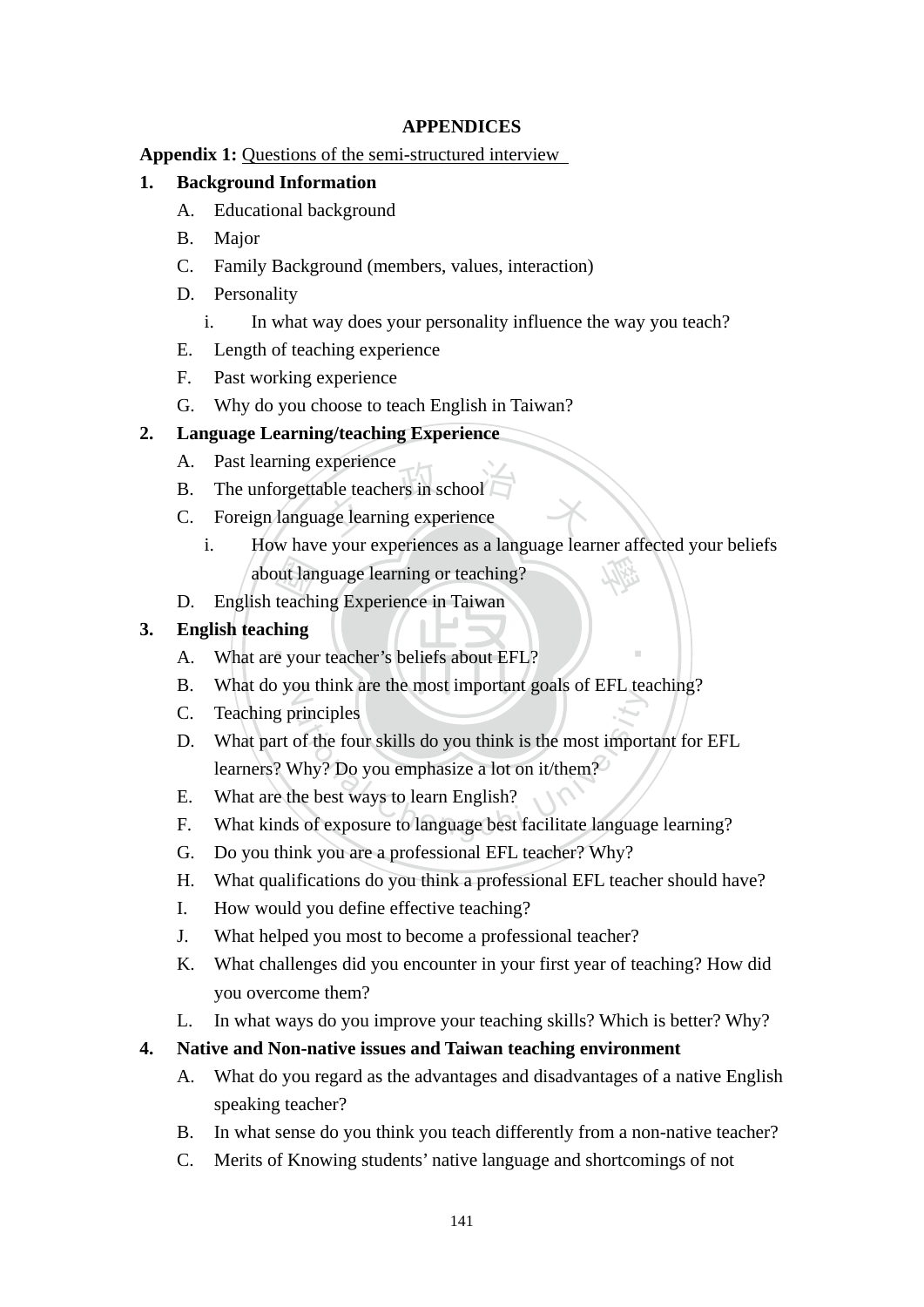knowing it.

- D. Do you integrate western culture into your teaching very often?
- E. What are the difficulties you faced in this teaching environment? (insecure teaching environment, unfamiliar with students' culture, local educational model, etc.)
- F. What is the most rewarding aspect of teaching for you?
- G. What is your opinion about local English teachers' language competence and teaching styles?
- H. How did you cope with the fact that you share different learning and teaching culture with your students?
- I. What do you think about the influence of your life experience in Taiwan on your teaching?

## **5. Learners and Learning**

- rning<br>on of this class and its problems<br>1, motivation, interests, etc.) A. Short description of this class and its problems (student's level, motivation, interests, etc.)
- B. How do you understand students' proficiency level?
- 
- C. How do you deal with students with different levels in a large classroom?<br>
D. How did you arouse students' learning interest and maintain their<br>
motivation?<br>
E. How do you discover students' learning difficulties and ne D. How did you arouse students' learning interest and maintain their motivation?
- E. How do you discover students' learning difficulties and need? How do you help them?
- F. What relationship do you try to build up with your students?
- G. What's your expectation of your students?
- F. What relationship do you try to build up with your students?<br>
G. What's your expectation of your students?<br>
H. What mistakes do your students make most frequently? How and when<br>
would you correct them?<br>
I. If your stude H. What mistakes do your students make most frequently? How and when would you correct them?
- that?
- J. What kinds of learning styles and strategies do you encourage/discourage in learners?
- K. What roles are students expected to assume in your classroom?

### **6. Cram school teaching experience**

- A. What motivates you to keep teaching English in Taiwan for so many years and still have a passion for it?
- B. According to your personal experience, what problems have you ever encountered in cram schools in Taiwan? How did you overcome them?
- C. you mentioned that most cram schools in Taiwan employ foreign English teachers with white skin only. They ignore whether their English is good or not, whether they are capable of teaching English. Therefore…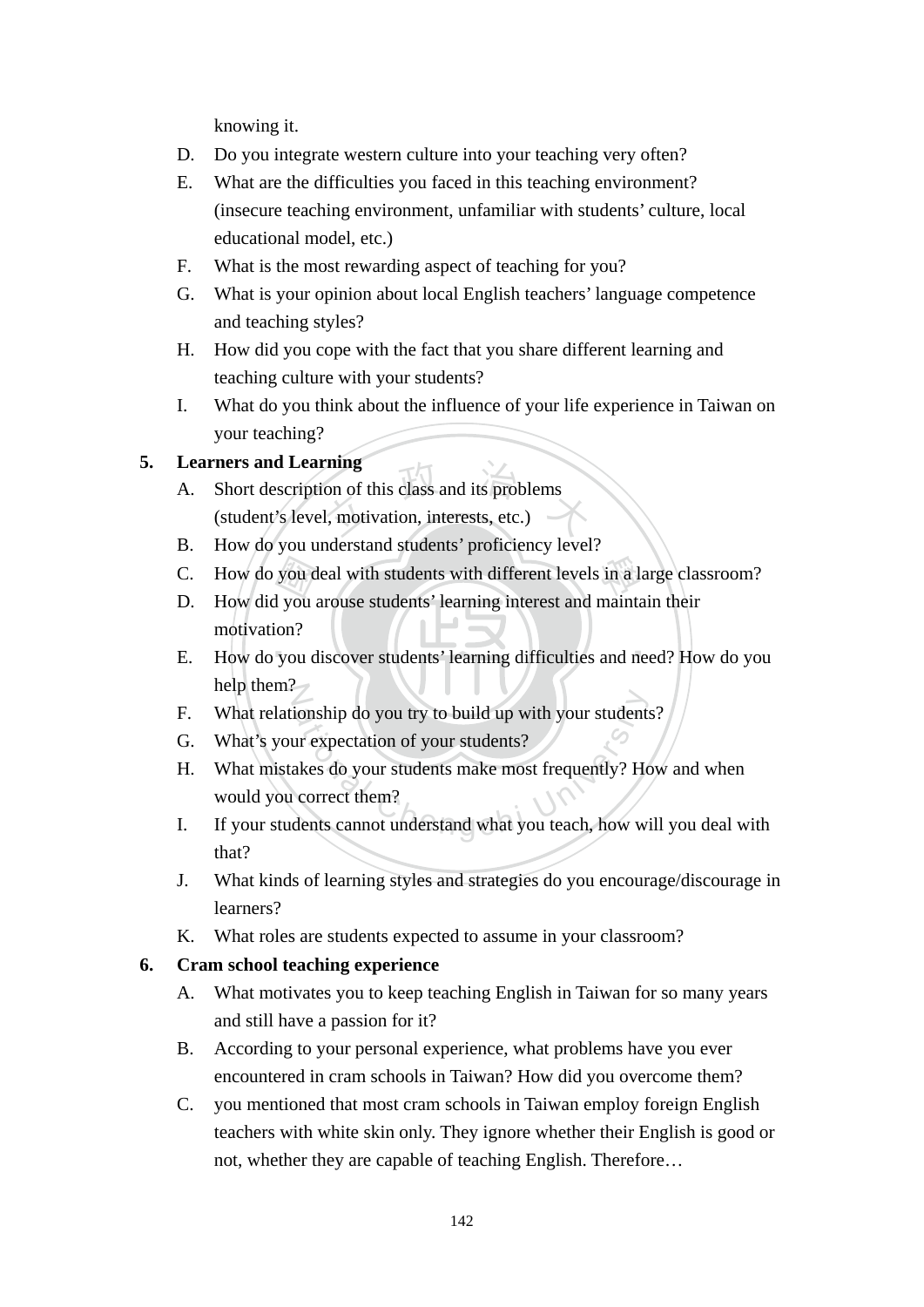- i. What are the standards that most cram schools adopt to employ a foreign English teacher?
- ii. What kind of role do foreign English teachers play in cram schools in Taiwan?
- iii. What's your personal opinion about this phenomenon? Any possible solutions?
- D. What suggestions will you give to those who want to come to Taiwan and teach English in cram school? And to those who have already been in this business?

## **7. K-School:**

- A. Learned the skills of classroom management
- B. Learned how a teacher should be respected by students
- C. Learned how to be a real teacher
- o be a real teacher<br>parents' opinion can affect teachers' v<br>principal can alter the school policy D. Learned how parents' opinion can affect teachers' ways of teaching
- E. Learned how a principal can alter the school policy
- e on y<br>ious a<br>acher a<br>lations 學 F. What else does this experience benefit your teaching or does it bring any influence on your teaching?
	- i. Serious about students' homework?
	- ii. Teacher and students' interaction?
	- iii. Relationship with colleagues, parents?
- N **8. What are the differences between teaching in the public schools and in cram**  Frances Sechreti Edentity in the plastic Sechretical Chengchi University<br>distribution of the management?<br>earning culture, attitude? Chi **school?**

‧

- A. Teaching goals?
- B. Teacher and student interaction?
- C. Classroom management?
- D. Students' learning culture, attitude?
- E. Curriculum design?
- F. Relationship with colleagues, administrators and parents?
- G. Salary? Working hours?
- **9. Does your public school teaching experience influence your cram school teaching? If yes, how and in what aspects?**
- **10. Does your cram school teaching experience influence your teaching in public school? If yes, how and in what aspects?**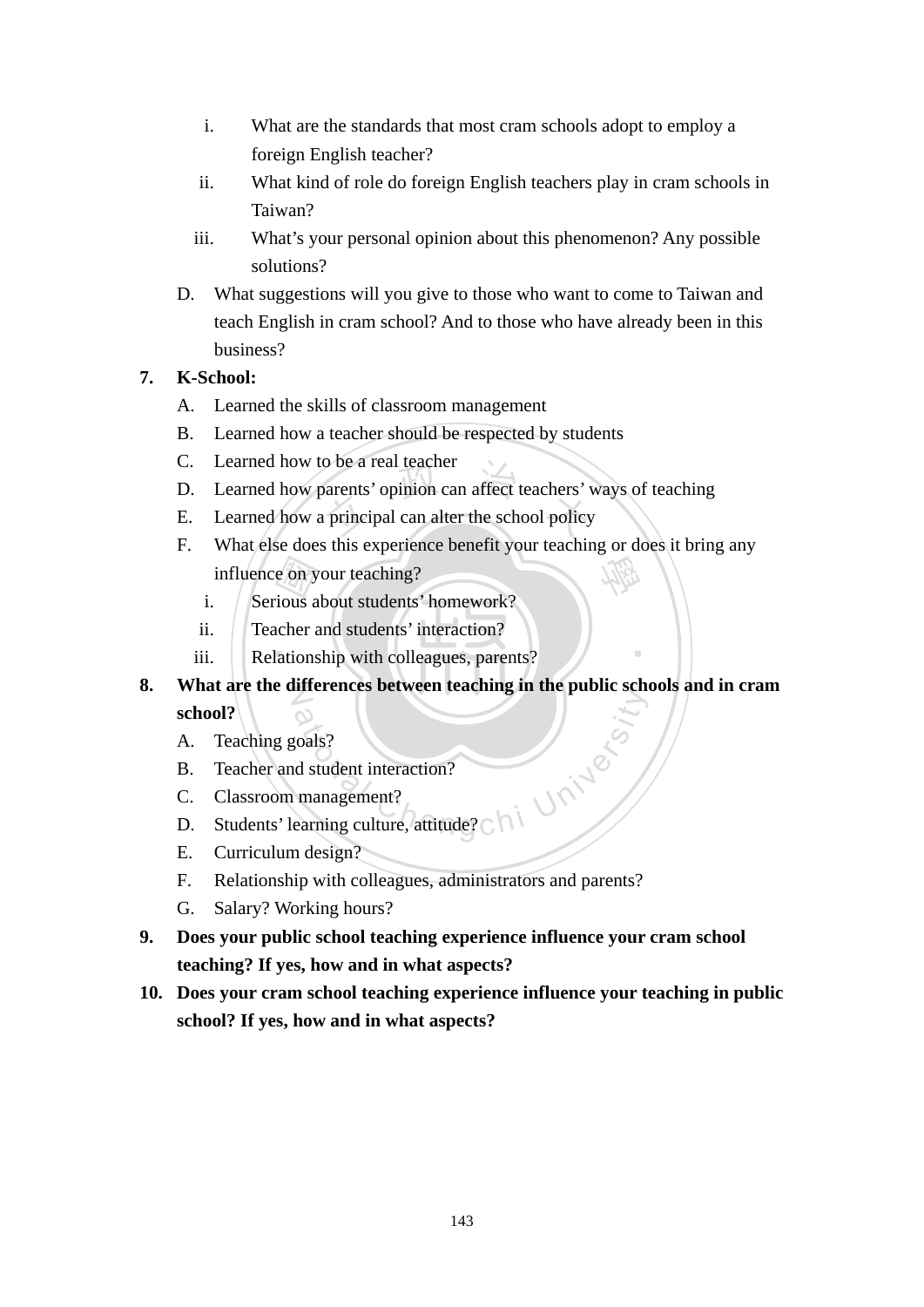

#### **Appendix 2:** A page of the textbook taught in Li-Li Junior High School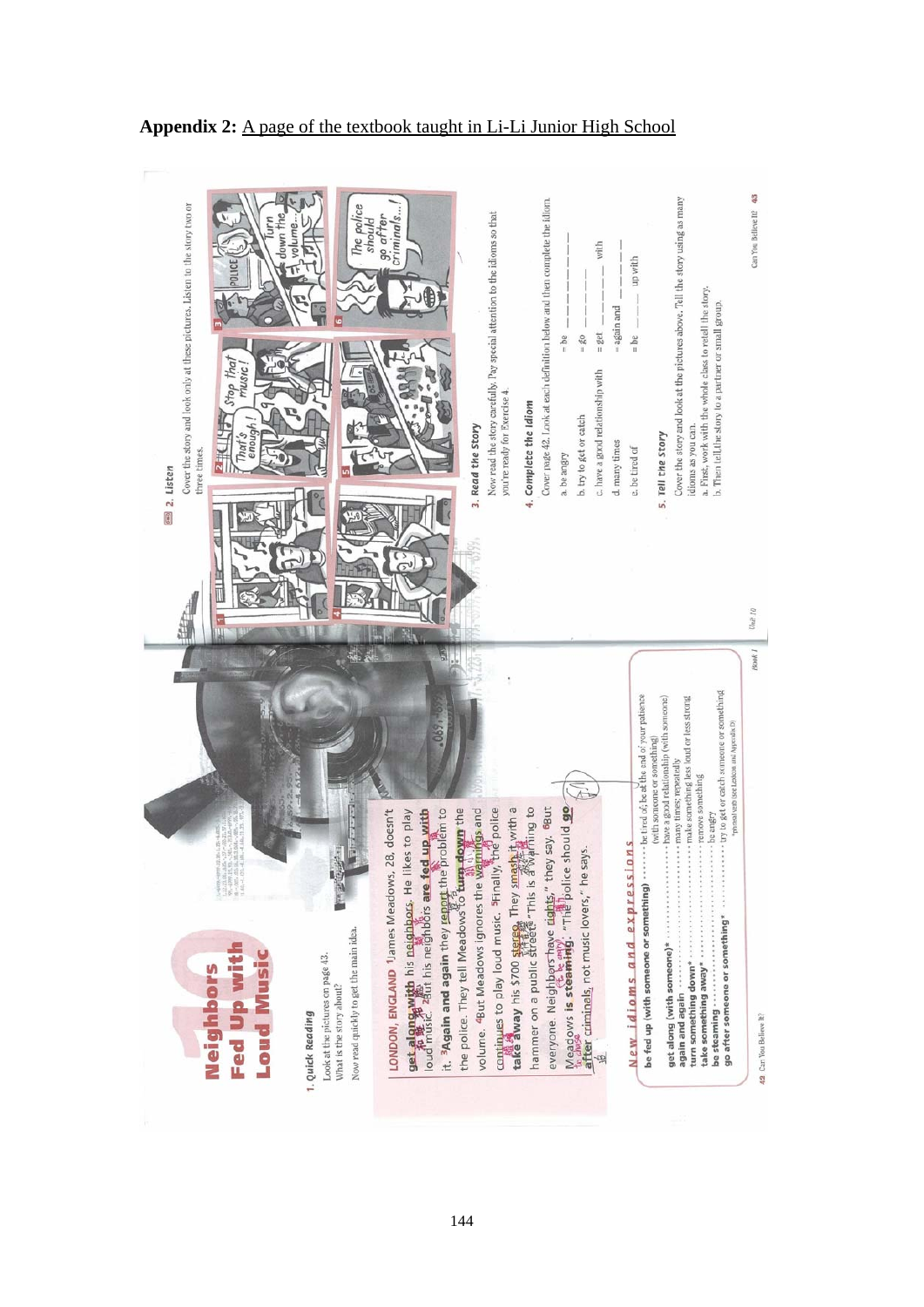

#### **Appendix 3:** A page of the textbook adopted at I-School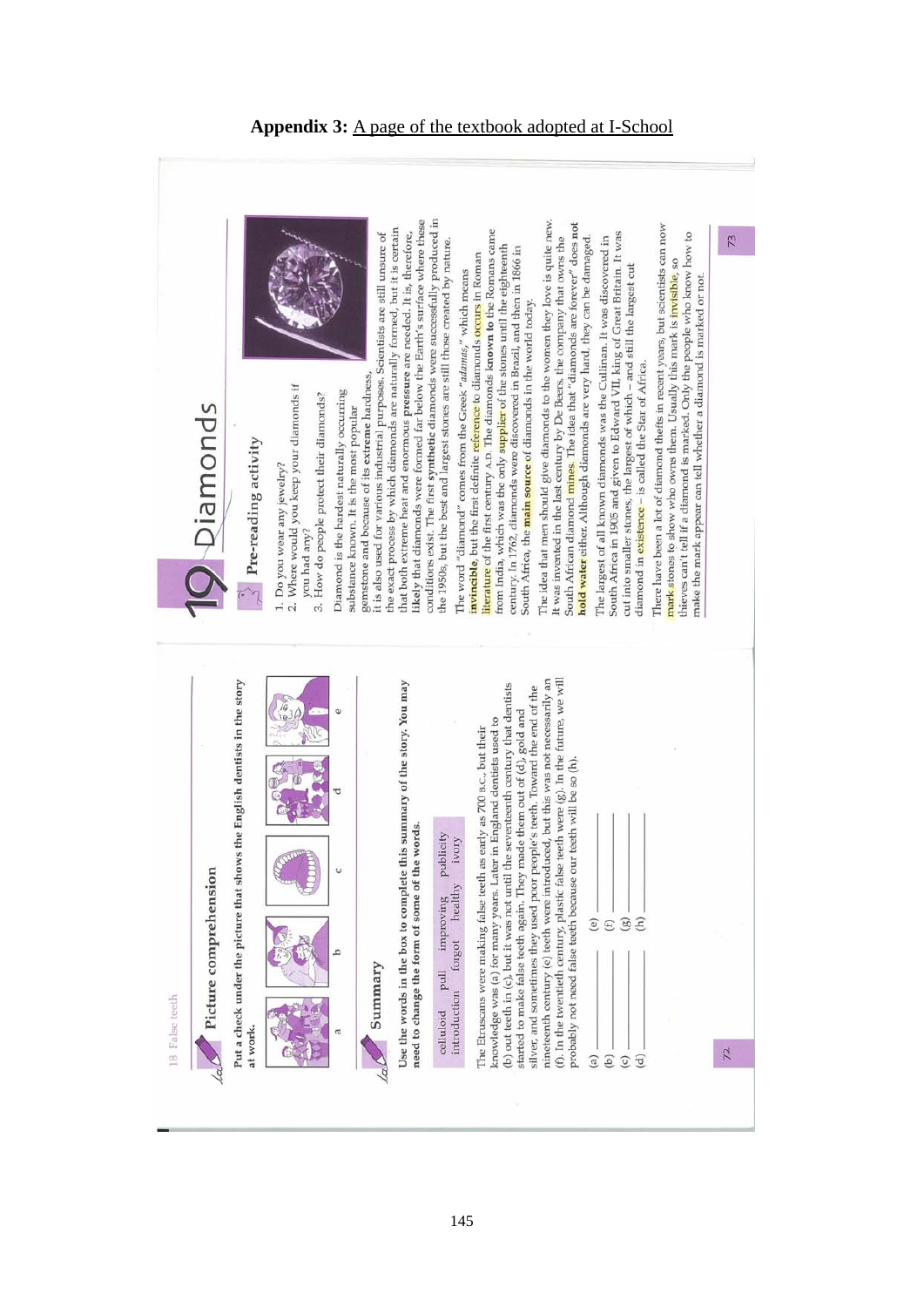#### **Appendix 4:** The handout of the translation activity at I-School

 $2007, 10, 18$  $\mathcal{D}$  $\hat{O}$  $\circledcirc$ 。<br><u>。量過體溫</u>後,我發現我  $\mathcal{A}$  $x = \pi x$ .<br>Andrew Arthur Andrew Constitution (1980)<br>Andrew Arthur Honorator (1980), Arthur Constitution .<br>Andrea la mari Anna anche che in in- $\tilde{\alpha}$  $\mathcal{N}_{\mathcal{S}}$ a consideration and consideration  $\label{eq:2.1} \mathcal{L} \mathcal{L} \left( \left[ \mathcal{L} \mathcal{L} \right] \right) = \mathcal{L} \left( \mathcal{L} \right) = \mathcal{L} \left( \mathcal{L} \right) = \mathcal{L} \left( \mathcal{L} \right) = \mathcal{L} \left( \mathcal{L} \right) = \mathcal{L} \left( \mathcal{L} \right) = \mathcal{L} \left( \mathcal{L} \right) = \mathcal{L} \left( \mathcal{L} \right) = \mathcal{L} \left( \mathcal{L} \right) = \mathcal{L} \left( \mathcal{L} \right) = \mathcal$  $\label{eq:3.1} \begin{split} \text{and} \quad \text{for some} \; \mathcal{M}_\text{g}(\text{and}\; \mathcal{M}_\text{g}) = \mathcal{M} \quad \text{and} \quad \mathcal{M} = \mathcal{M} \; \text{and} \quad \mathcal{M} = \mathcal{M} \; \text{and} \; \mathcal{M} = \mathcal{M} \; \text{and} \; \mathcal{M} = \mathcal{M} \; \text{and} \; \mathcal{M} = \mathcal{M} \; \text{and} \; \mathcal{M} = \mathcal{M} \; \text{and} \; \mathcal{M} = \mathcal{M} \;$ .<br>An a brailte i a corra i<br>Corradoremento y corra  $\begin{bmatrix} 1 & 1 & 1 \\ 1 & 1 & 1 \\ 1 & 1 & 1 \end{bmatrix}$  $\mathbf{v}$  .  $\mathbf{v}$  is a second to the second to the second to the second to the second to the second to the second to the second to the second to the second to the second to the second to the second to the second to the  $\sim$  100 l<br>La conseil estado (1967)<br>La conseil de Conseil (1968) .<br>Katalungan di pada katalung lain terbahan pada katalungan di panahan katalung katalung lain terbahan pada kata<br>Katalungan di panahan katalung katalung lain terbahan pada katalung pada katalung di panahan pada katalung pa ina.<br>Tana <sup>立</sup> <sup>政</sup> <sup>治</sup> <sup>大</sup>  $\overline{\mathcal{M}}$ 學 國 .<br>Andrama med med angleme mengede et som encerte et a social et al. 1990 i 1990 et al. 1990 et al. 1990 et al. 1<br>Anglementaliguet transformer strem complex constructions and a construction and a construction and a stress o ‧  $\hat{a}$  is  $\hat{a}$ ‧ $\alpha$  , and  $\alpha$  $\alpha=\infty$ n - Communication and the Communication<br>North State Communication and the Communication and the Communication and the Communication and the Communication <sup>a</sup>t<sup>i</sup>ona<sup>l</sup> <sup>C</sup>hengch<sup>i</sup> <sup>U</sup>nivers<sup>i</sup>t<sup>y</sup>  $\mathbb{R}^n$  and  $\mathbb{R}^n$  $\label{eq:3} \begin{split} \widetilde{\mathcal{H}}_{\text{c}}&=\sqrt{2\sqrt{2}+2} \left( \widetilde{\mathcal{H}}_{\text{c}}\left(\widetilde{\mathcal{H}}_{\text{c}}\right) \widetilde{\mathcal{H}}_{\text{c}}\right) \widetilde{\mathcal{H}}_{\text{c}}\left(\widetilde{\mathcal{H}}_{\text{c}}\right) \widetilde{\mathcal{H}}_{\text{c}}\left(\widetilde{\mathcal{H}}_{\text{c}}\right) \widetilde{\mathcal{H}}_{\text{c}}\left(\widetilde{\mathcal{H}}_{\text{c}}\right) \widetilde{\mathcal{H$  $\sim$  $\alpha=-\alpha$  , as increased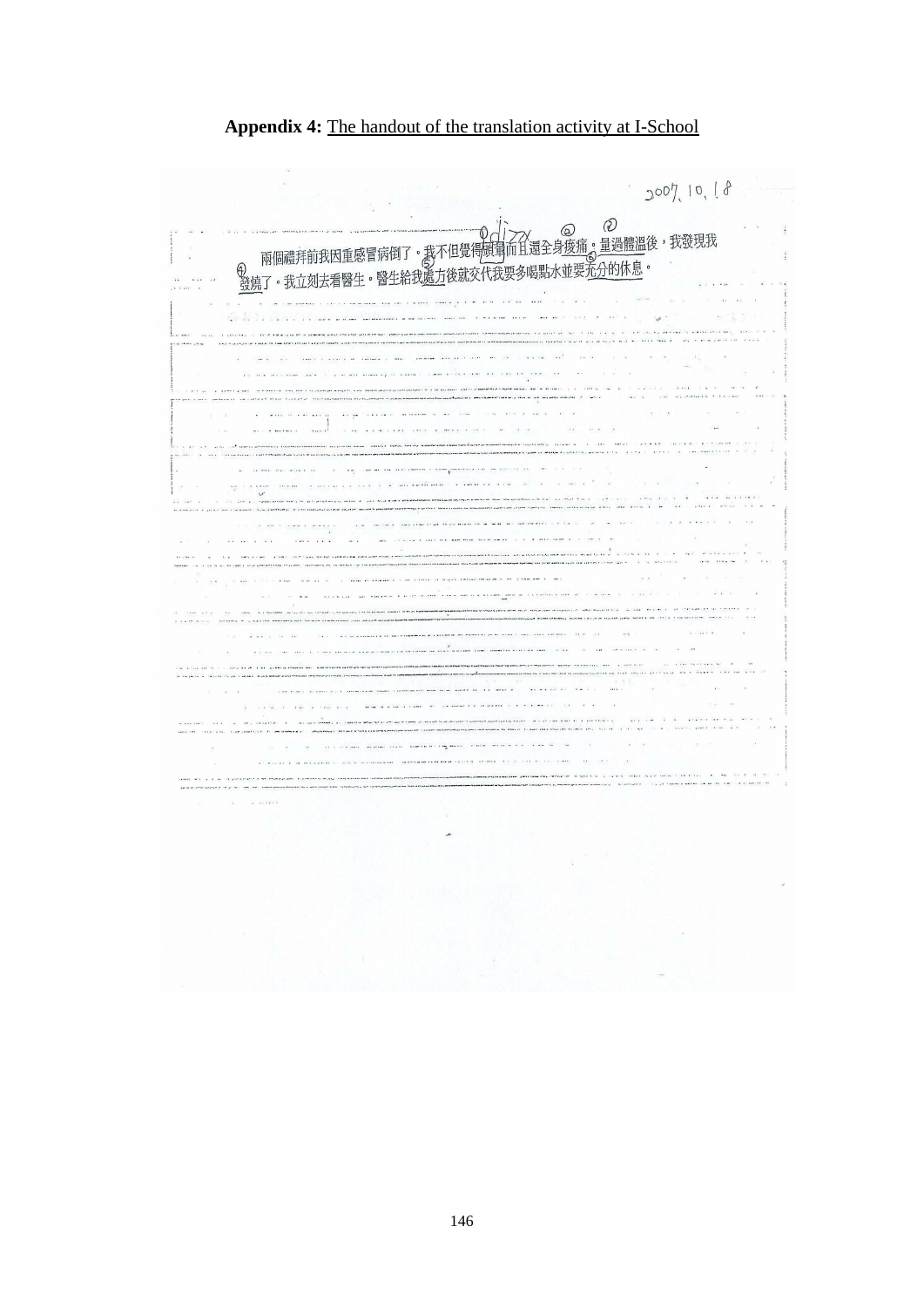students in the class. 1. Kovin is one of the most budens in sur 2. North edick "Titeric" was amake man suspected the boy was not his because  $\bullet$ him. 7.0 4. Steam engines are. S. There have been many \_\_\_\_\_ man throughout my students to speak Engl <sup>立</sup> <sup>政</sup> <sup>治</sup> <sup>大</sup> 學 國  $\mathsf{r}$ <sup>a</sup>t<sup>i</sup>ona<sup>l</sup> <sup>C</sup>hengch<sup>i</sup> <sup>U</sup>nivers<sup>i</sup>t<sup>y</sup> students in the close but I believe it was not his because Througho

**Appendix 5:** Pictures of the mock exam conducted at I-School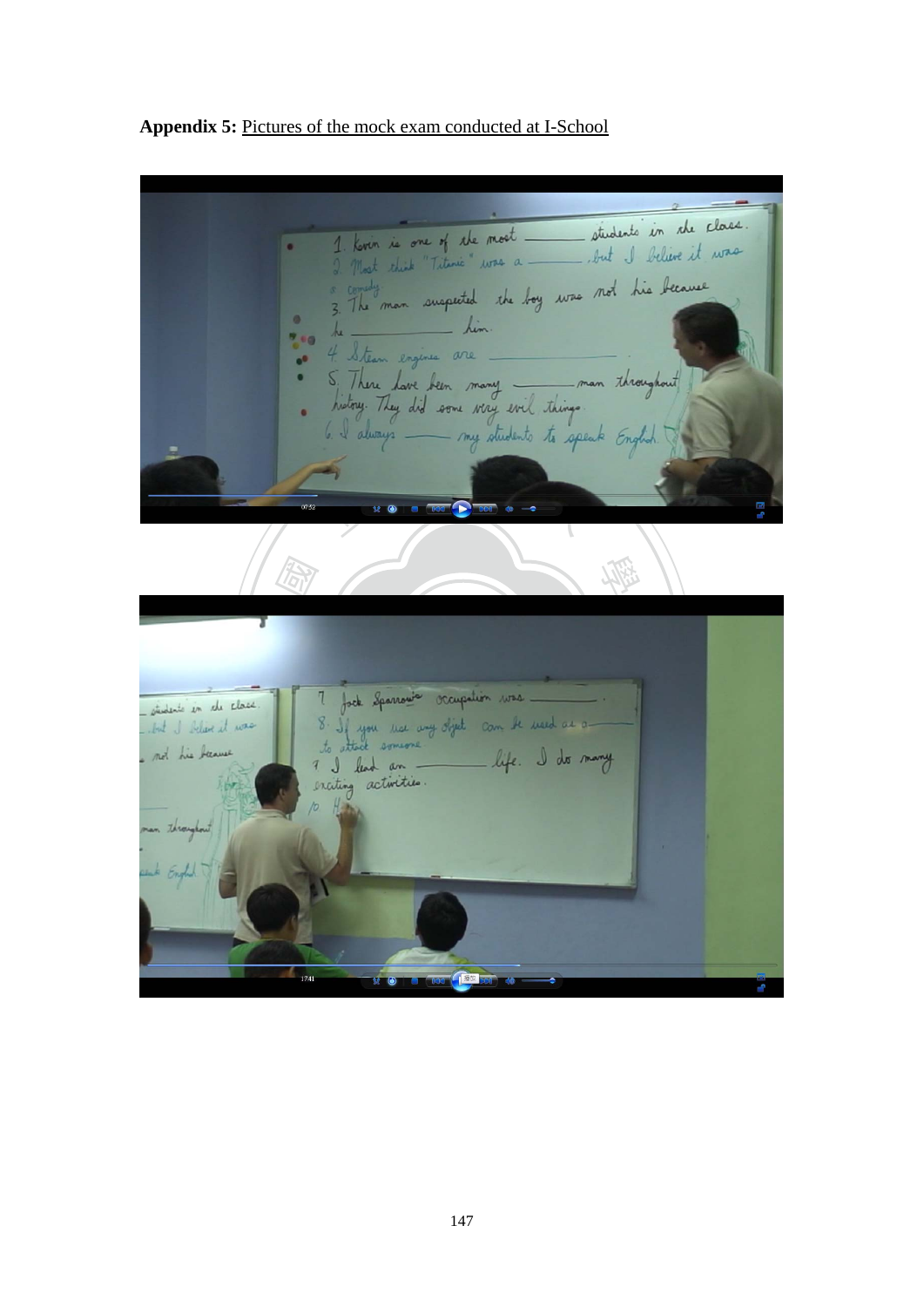## Appendix 6: An excerpt of the interview transcription

| <b>What motivates</b> | I know the answer to that question but now I have to articulate it. Why do I enjoy teaching English? Because I love education           |  |  |  |
|-----------------------|-----------------------------------------------------------------------------------------------------------------------------------------|--|--|--|
| you to keep           | and I like to see people learn and I like to see people use their brains. And my teaching style is trying to get kids not just to learn |  |  |  |
| teaching English      | English but to use their brains. Don't just force memoralizational them. Actually think about what you're saying and think about        |  |  |  |
| in Taiwan and         | the answer that you're giving them. Don't just think about in terms of 'oh, this is the answer that teacher wants.' So, I often like    |  |  |  |
| still have passion    | to ask questions like why-questions to the students. When reading a story, the answer will be in there but I will ask why do you        |  |  |  |
| for it.               | think this man did that? And they'll go'hrr' and say 'I don't know' 'Don't say I don't know or you'll get double homework.'             |  |  |  |
|                       | So they'll know can't say I don't know. Now tell me why. And they have to think of some reasons. I don't care what reasons they         |  |  |  |
|                       | give me. As long as they give a reason and start using their imagination, and using their brains. That's what motivates me              |  |  |  |
|                       | because when I see kids suddenly sometimes surprise you. 'Wowyou just said that answer and that's a great answer. Perfect!'             |  |  |  |
|                       | (you just said that most of the foreigners they don't want to stay in Taiwan for a long time)                                           |  |  |  |
|                       | Well, they don't care if kids learn or not. I won't say MOST but there are foreigners, going into the school and all they want is       |  |  |  |
|                       | 'GIVE ME THE MONEY. I stay my one hour or two hour and I go away. And that's all. I'm just filling time to get paid.' I don't           |  |  |  |
|                       | look it that way.                                                                                                                       |  |  |  |
|                       | (So basically, you love teaching?)                                                                                                      |  |  |  |
|                       | I LOOOVE it! I love teaching.                                                                                                           |  |  |  |
|                       | (So students' sudden understanding can give you sense of achievement?)                                                                  |  |  |  |
|                       | Yeah, When I see kids starting to think for themselves, it gives me a sense of achievement. 'Oh, yeah. I did it. I help him to get      |  |  |  |
|                       | that in his mind.'                                                                                                                      |  |  |  |
|                       | (So what other elements that keep you to teach English in Taiwan for so long?)                                                          |  |  |  |
|                       | In Taiwan, teaching? Because it's always different. It's variety. It's never the same. Like today' class, it's never the same because   |  |  |  |
|                       | next Tuesday, these kids are going to say something different. They're going to have more fun. It's gonna be different.                 |  |  |  |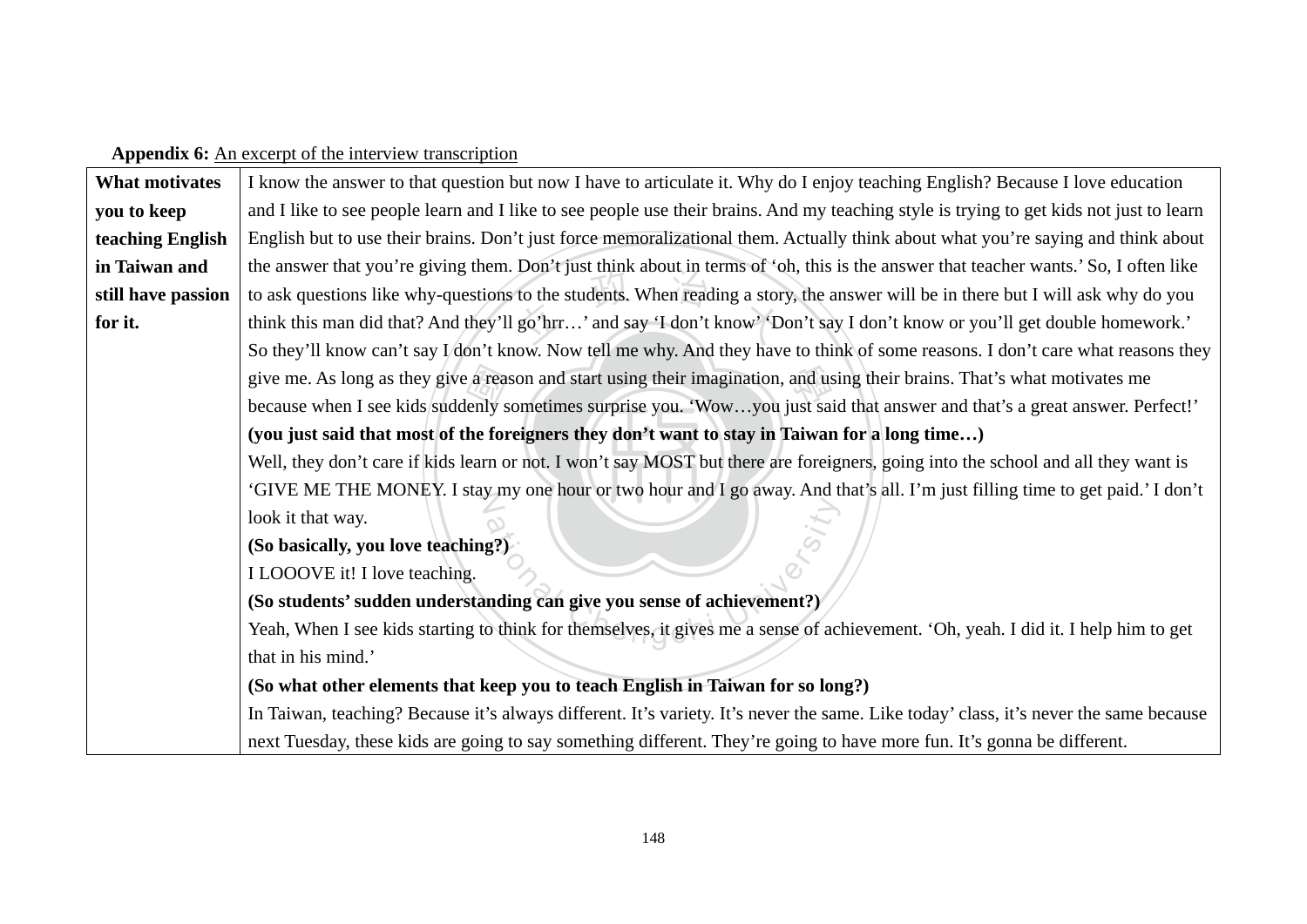#### **(Do you face any difficulties when teaching in Taiwan?)**

See, I don't look them as difficulties. I look them as challenges. Yeah, I don't look anything as 'oh, it is difficult.' I look it as 'oh, this is a challenge. And if I can overcome this challenge, I am successful.' So if somebody says 'hey, what does success mean to you?' Success means 'Hey, I overcome these challenges with these kids, and these kids are learning and speaking English and they're using their brains. Oh, there you go. I am successful.'

# 政 治 **(How about the challenges you had when living in Taiwan?)**

le be d<br>: 'I do<br>f**or yo**<br>me to Kaohsiung for 10 years. And that was you have to learn to get people be direct to you, so you have to start asking yes-no questions. 'Yes or No? Oh, Ok! Now we are<br>starting to getting somewhere 'I don't like all these 'MAYRE' things Oh…too many to count. I lived in Kaohsiung for 10 years. And that was starting in 1993. That was….lots of challenges involved. Finding place to stay, talking to people, having people be direct to you…no one has ever been direct to me…and then starting to getting somewhere.' I don't like all these 'MAYBE' things.

#### **(It must be a big challenge for you to survive in Kaohsiung because not many people can speak English then.)**

Well, again, that also helped me to learn Chinese. And for me, learning Chinese was important. Because you're actually learning about other people. To learn a language is to learn the culture. See what you wanna learn about the culture, learn the language. modern cor<br>iceptual ex<br>o there are<br>ve a concer  $\bigcirc$  that ngchi Find Searn Extructural. Learn<br>
Learn University of I know that does<br>
the same of how that But actually it's just recently a modern concept. Before, it's all structural. Learning a language is a structure-based thing. Whereas now, it's more of a conceptual experience and the learning of it. SO you learned something, you have the concept of it, you have the experience of it. So there are words in Chinese that I know that don't have any meaning in English. But I have the experience from that word, I have a concept of that word and I learned how that word works with other situation with other words.

#### **(that's another trait for you to survive in Taiwan. Because you're willing to learn the local culture.)**

I am willing to learn anything. Because as long as you're learning something, then you'll not die. The day you stop learning is the day you die. So, doesn't matter what you are learning from. It's whether you're learning something useful or you're learning from somebody or from something that you shouldn't do. It's always learning. Very important.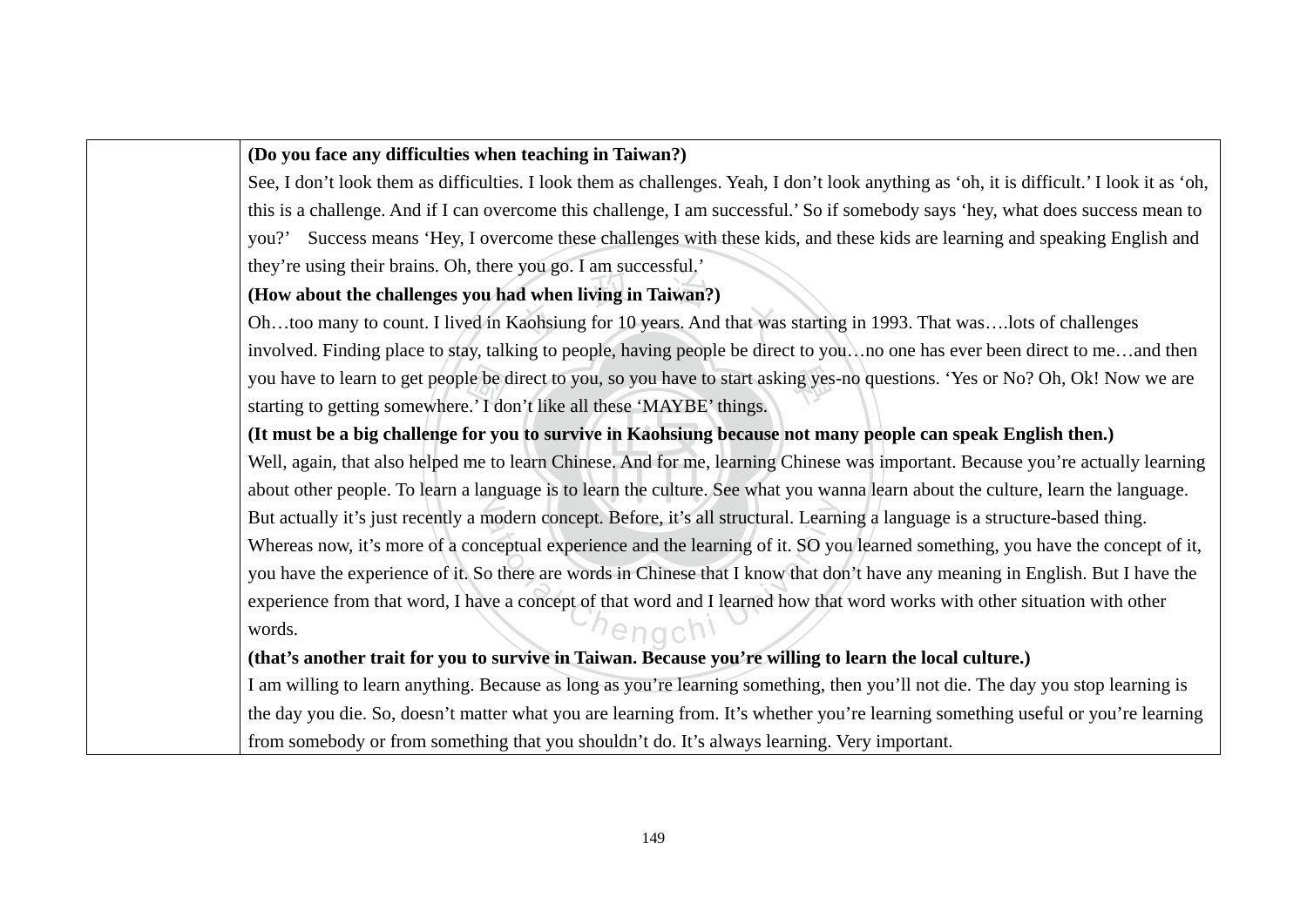|                 |                 | Date: 2007-10-18                                                                                         | <b>Place: I-School</b> |
|-----------------|-----------------|----------------------------------------------------------------------------------------------------------|------------------------|
| <b>Time</b>     | <b>Activity</b> | <b>Short Description of the Class</b>                                                                    | <b>Notes</b>           |
| 1'              | News-           | As usual, Bert asked the students who wants to tell the news to him first. Benny raised his hand but     |                        |
| 04"             | telling         | Kevin, who sat next to him, suggests to do "pick a number." So Bert accepted and did that. So Ian        |                        |
|                 |                 | was the first to be picked to tell the news. Ian was sitting in the last row, but when Bert asked Ian to |                        |
|                 |                 | stand up to tell the news, each boy students turned back to look at Ian, eagerly listening to what Ian   |                        |
|                 |                 | would tell them.                                                                                         |                        |
|                 |                 |                                                                                                          |                        |
|                 |                 | (When Ian was telling the news about chemical substance in strawberries and mangoes, Bert                |                        |
| $\mathfrak{Z}'$ |                 | interrupted him.)                                                                                        |                        |
| 38"             |                 | Bert: (to Ian) Wait! Wait! The chemical substance in the mangoes can eliminate what?                     | Bert asked             |
|                 |                 | Ian: Cancers!                                                                                            | students               |
|                 |                 | Bert: Cancer? Really? So in the strawberry, there's a chemical substance that can kill cancer. (Ian      | questions for          |
|                 |                 | nodded.) Hey! We should eat strawberries.                                                                | clarification          |
|                 |                 | Ian: 不是每次!                                                                                               |                        |
|                 |                 | Bert: I' m sorry what?                                                                                   |                        |
|                 |                 | Ken (another boy student helped to translate the Chinese): Not all time!                                 |                        |
|                 |                 | Bert: Not all the time! So what will eat strawberry? (to Ian) What you are saying is "strawberries are   | Bert confirmed         |
|                 |                 | (Ian had no response.) What you are saying is "strawberries are good." Yes or No? (Ian<br>good!"         | the content and        |
|                 |                 | nodded.) Yes! Strawberries are good because in the strawberries, there is a chemical substance that can  | summerized it          |
|                 |                 | eliminate cancers.                                                                                       |                        |

**Appendix 7:** An excerpt of the transcription of classroom observation